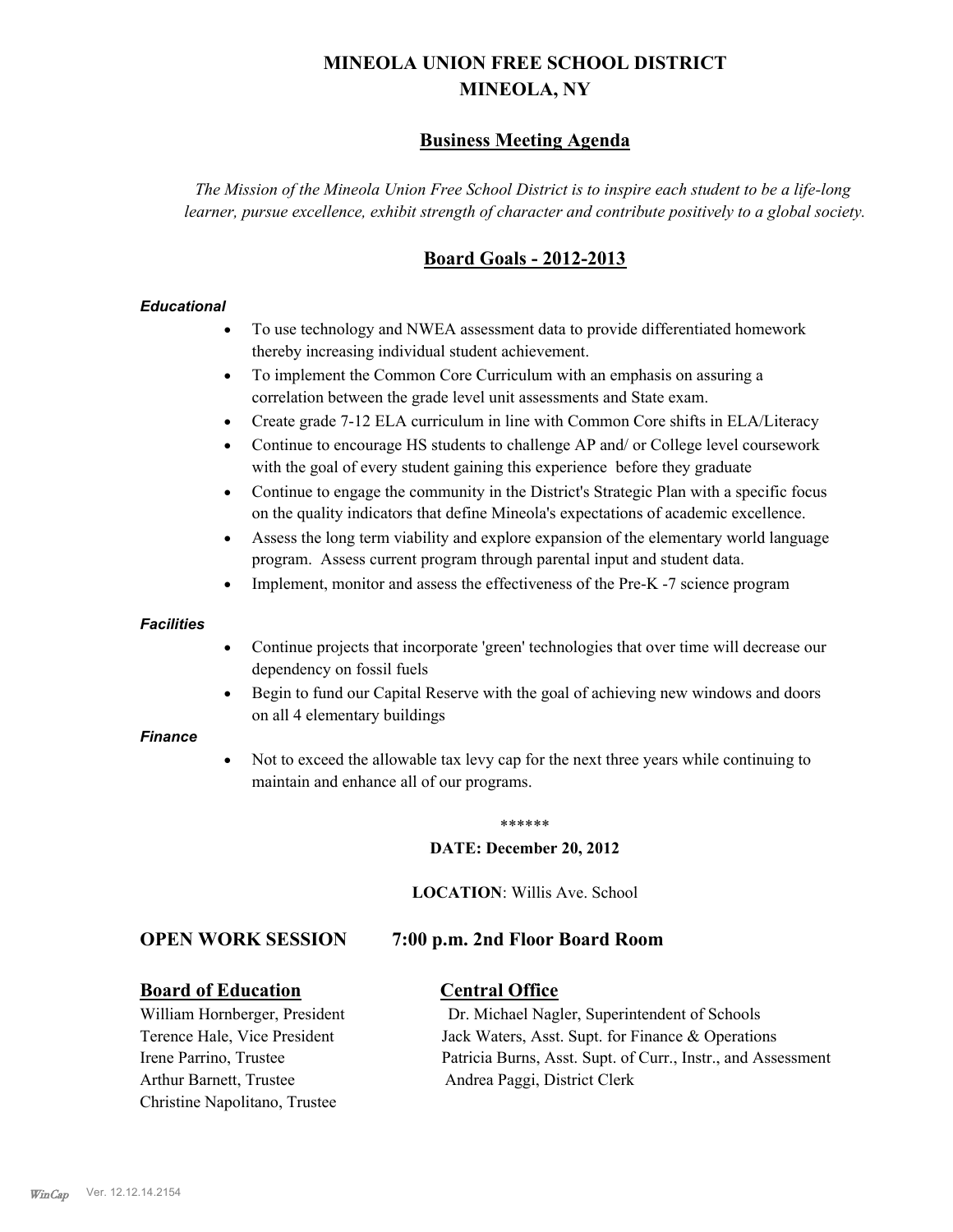**A. Call to Order** 

- **B. Pledge of Allegiance**
- **C. Reading of Mission**
- **D. Moment of Silent Meditation**
- **E. Dais & Visitor Introductions**
- **F. High School Student Organization Report**
- **G. Old Business**

**H. New Business**

# **I. Consensus Agenda**

**RESOLUTION # -BE IT RESOLVED** that the Board of Education approves the consensus agenda items I.1.a. through I.8.b, as presented.

**Motion:**  $\bf Second:$ 

| Yes:    | No: |
|---------|-----|
|         |     |
|         |     |
|         |     |
|         |     |
|         |     |
| Passed: |     |

# 1. **Accepting of Minutes**

That the Board of Education accepts the minutes of November 15, 2012 Business Meeting as presented. a.

## 2. **Instruction**

Appointment(s) Club/Stipends a.

> That the Board of Education approves the following Club/stipend recommendatios for 2012-2013 year:

| <b>POSITION</b>           | <b>EMPLOYEE NAME</b>     | <b>STIPEND</b> |
|---------------------------|--------------------------|----------------|
| 10/11/12 Musical Director | Joseph Owens             | \$5,000.00     |
| $10/11/12$ Musical Pit    | Donald R. Carreras Jr    | \$2,840.00     |
| Orchestra                 |                          |                |
| 10/11/12 Musical Stage    | Paul A. Sommer           | \$3,142.00     |
| Construction              |                          |                |
| Marching Band Director    | Frank N. Mauriello       | \$5,000.00     |
| Marching Band Assistant   | Christopher J. Bonacorsa | \$2,840.00     |
| Director                  |                          |                |
| Marching Band Winds       | Timothy M. Doran         | \$1,775.00     |
| Coach                     |                          |                |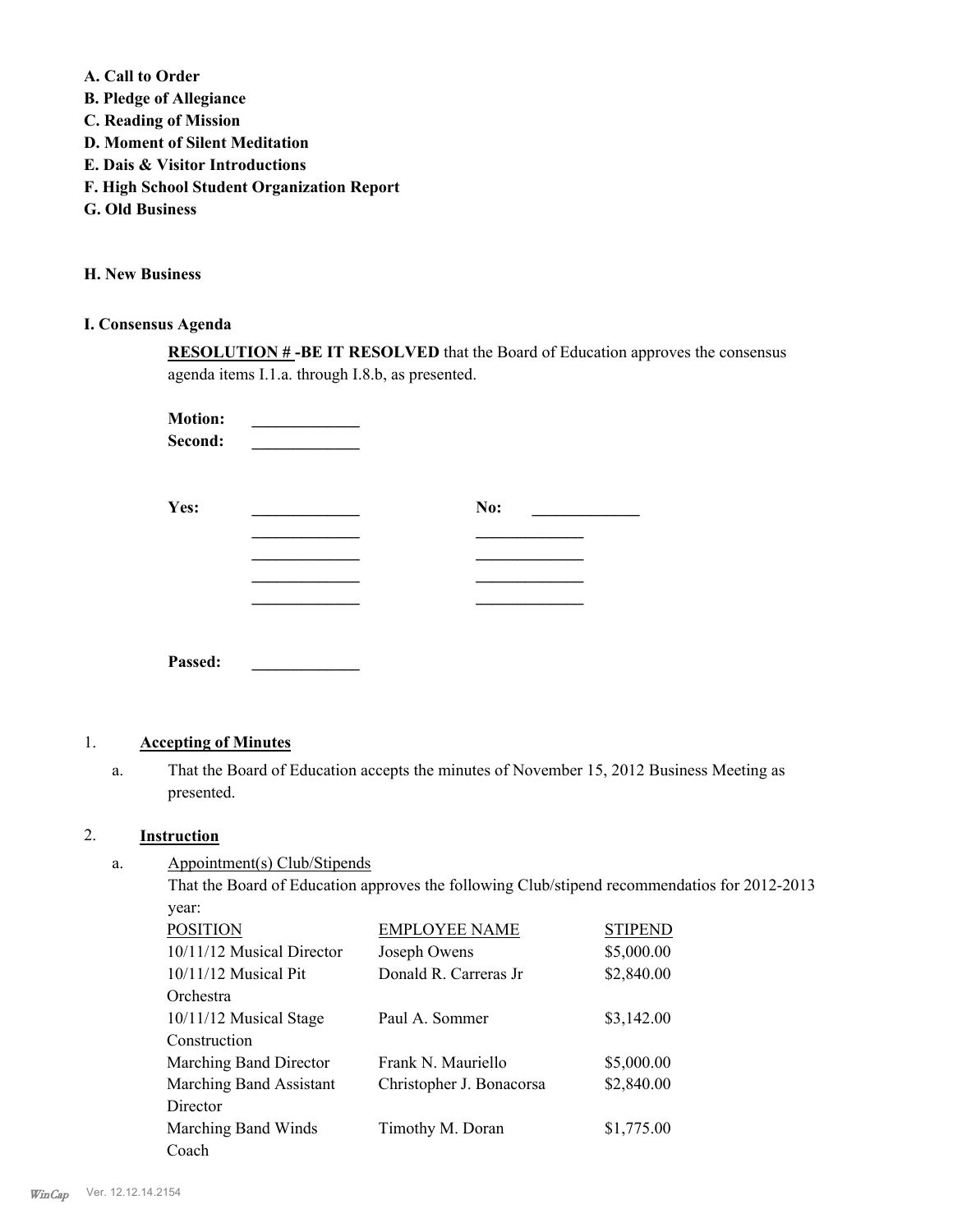| <b>POSITION</b>                                     | <b>EMPLOYEE NAME</b>                       | <b>STIPEND</b>                     |
|-----------------------------------------------------|--------------------------------------------|------------------------------------|
| Marching Band Winds                                 | Erin T. Citrano                            | \$1,775.00                         |
| Coach                                               |                                            |                                    |
| Marching Band Percussion                            | Kenneth M. Frank                           | \$1,775.00                         |
| Coach                                               |                                            |                                    |
| Marching Band Percussion                            | John M. Oddo                               | \$2,840.00                         |
| Director                                            |                                            |                                    |
| Marching Band Guard                                 | Lauren M. Granath                          | \$2,130.00                         |
| Coach(Auxilary Band                                 |                                            |                                    |
| Coach)                                              |                                            |                                    |
| Marching Band Guard                                 | Lisa D. Granath                            | \$2,130.00                         |
| Coach(Auxilary Band                                 |                                            |                                    |
| Coach)                                              |                                            |                                    |
| Marching Band Guard                                 | Michael A. Maraia                          | \$2130.00                          |
| Coach(Auxilary Band                                 |                                            |                                    |
| Coach)                                              |                                            |                                    |
| Marching Band Guard                                 | Amanda Alves                               | \$2,130.00                         |
| Coach(Auxilary Band                                 |                                            |                                    |
| Coach)                                              |                                            |                                    |
| Marching Band Drill Writer                          | Michael R. Coppola                         | \$4,338.00                         |
| Marching Band Drill                                 | Frank N. Mauriello                         | .5 of \$1,775.00                   |
| Arranger(.5)                                        |                                            |                                    |
| Marching Band Drill                                 | John M. Oddo                               | .5 of \$1,775.00                   |
| Arranger(.5)                                        |                                            |                                    |
| Marching Band Guard                                 | Anthony J. Demarino                        | \$3,350.00                         |
| Director                                            |                                            |                                    |
| Winter Guard Assistant                              | Lisa D. Granath                            | \$1,420.00                         |
| Director                                            |                                            |                                    |
| Winter Guard Coach                                  | Lauren M. Granath                          | \$975.00                           |
| Art Club Advisor - MS                               | Andrea M. Antonelli                        | \$900.00                           |
| Chamber Ensemble-MS                                 | Kristin Frazer                             | \$1,420.00                         |
| Jazz Ensemble-MS                                    | James A. Dugal                             | \$1,420.00                         |
| Vocal Jazz-Treble Makers-                           | Brian E. Goldman                           | \$1,420.00                         |
| MS                                                  |                                            |                                    |
| <b>Musical Director-MS</b>                          | Matthew Deluca                             | \$4,260.00                         |
| Musical Choreographer-                              | Barbara M. Peters                          | \$2,130.00                         |
| MS                                                  |                                            |                                    |
| Art Club Advisor - Jackson                          | Jeanine S. Gallina                         | \$850.00                           |
| Animal Rights Advisor-                              | Annmarie J. Palumbo                        | .5 of \$900.00                     |
| $PAWS(.5) - MS$                                     |                                            |                                    |
| Animal Rights Advisor-                              | Ilyse J. Milberg                           | .5 of \$900.00                     |
| $PAWS(.5) - MS$                                     |                                            |                                    |
| <b>Book Club Advisor-MS</b>                         | Ilyse J. Milberg                           | \$900.00                           |
| <b>Bookstore Advisor-MS</b>                         | Annmarie J. Palumbo                        | \$900.00                           |
|                                                     | Annmarie J. Palumbo                        |                                    |
| Color Night Advisor-MS                              |                                            | \$2,850.00                         |
| Color Night Assistant-MS                            | Caryl A. Salesi                            | \$1,938.00                         |
| Community Action (.5)-MS                            |                                            |                                    |
|                                                     | Ilyse J. Milberg                           | .5 of \$1,092.00                   |
| Community Action (.5)-MS<br>Environmental Club(.5)- | Annmarie J. Palumbo<br>Lindsay M. Spanhake | .5 of \$1,092.00<br>.5 of \$988.00 |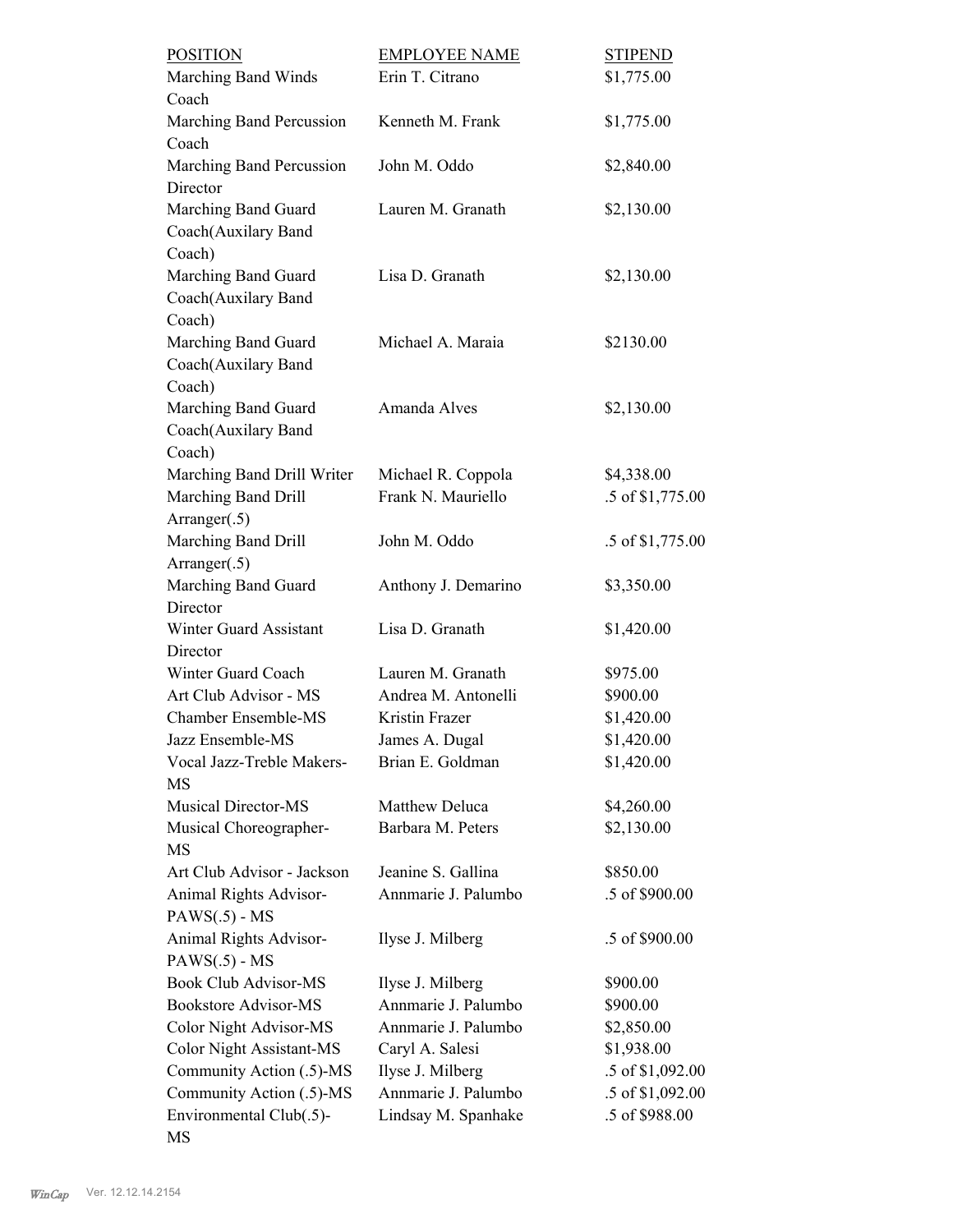| Environmental Club(.5)-<br>Courtney E. Zaleski<br>.5 of \$988.00<br><b>MS</b><br>Math Olympiads Advisor-<br>\$900.00<br>Lindsay M. Spanhake<br><b>MS</b><br>National Junior Honor<br>Ilyse J. Milberg<br>\$1,364.00<br>Society - MS<br>Newspaper Advisor - MS<br>John G. OMalley<br>\$2,840.00<br>Peace Club - MS<br>\$900.00<br>Jerrill L. Critchley<br>Brian E. Goldman<br>Projection Squad Advisor-<br>\$1,359.00<br><b>MS</b><br>Robotics - MS<br>\$900.00<br>Kenneth G. Coy<br>Linda Villalta<br>\$3,055.00<br>Student Council Advisor-<br><b>MS</b><br>Photography Club - MS<br>\$1,332.00<br>Laura M. Doherty<br>Yearbook Advisor(.5) - MS<br>Ilyse J. Milberg<br>.5 of \$2,840.00<br>Yearbook Advisor(.5)-MS<br>Annmarie J. Palumbo<br>.5 of \$2,840.00<br>8/9 Musical Director<br>Matthew Deluca<br>\$3,350.00<br>10/11/12 Musical Assistant<br>Andrew T. Smith<br>\$2,840.00<br>Director<br>Aislinn Oliveri<br>10/11/12 Musical<br>\$1,420.00<br>Choreographer<br>10/11/12 Musical Vocal<br>Megan M. Messina<br>\$3,913.00<br>Coach<br>Vincent Tunkel<br><b>Musical Stage</b><br>\$1,775.00<br>Construction-MS<br>Marching Band Percussion<br>Christopher Rossi<br>\$1,775.00<br>Coach<br><b>Assistant Musical Director-</b><br>Brian E. Goldman<br>\$2,130.00<br><b>MS</b><br>8/9 Musical Choreographer<br>Barbara M. Peters<br>\$1,420.00 | <b>POSITION</b> | <b>EMPLOYEE NAME</b> | <b>STIPEND</b> |
|-------------------------------------------------------------------------------------------------------------------------------------------------------------------------------------------------------------------------------------------------------------------------------------------------------------------------------------------------------------------------------------------------------------------------------------------------------------------------------------------------------------------------------------------------------------------------------------------------------------------------------------------------------------------------------------------------------------------------------------------------------------------------------------------------------------------------------------------------------------------------------------------------------------------------------------------------------------------------------------------------------------------------------------------------------------------------------------------------------------------------------------------------------------------------------------------------------------------------------------------------------------------------------------------------------------------------------------------------------|-----------------|----------------------|----------------|
|                                                                                                                                                                                                                                                                                                                                                                                                                                                                                                                                                                                                                                                                                                                                                                                                                                                                                                                                                                                                                                                                                                                                                                                                                                                                                                                                                       |                 |                      |                |
|                                                                                                                                                                                                                                                                                                                                                                                                                                                                                                                                                                                                                                                                                                                                                                                                                                                                                                                                                                                                                                                                                                                                                                                                                                                                                                                                                       |                 |                      |                |
|                                                                                                                                                                                                                                                                                                                                                                                                                                                                                                                                                                                                                                                                                                                                                                                                                                                                                                                                                                                                                                                                                                                                                                                                                                                                                                                                                       |                 |                      |                |
|                                                                                                                                                                                                                                                                                                                                                                                                                                                                                                                                                                                                                                                                                                                                                                                                                                                                                                                                                                                                                                                                                                                                                                                                                                                                                                                                                       |                 |                      |                |
|                                                                                                                                                                                                                                                                                                                                                                                                                                                                                                                                                                                                                                                                                                                                                                                                                                                                                                                                                                                                                                                                                                                                                                                                                                                                                                                                                       |                 |                      |                |
|                                                                                                                                                                                                                                                                                                                                                                                                                                                                                                                                                                                                                                                                                                                                                                                                                                                                                                                                                                                                                                                                                                                                                                                                                                                                                                                                                       |                 |                      |                |
|                                                                                                                                                                                                                                                                                                                                                                                                                                                                                                                                                                                                                                                                                                                                                                                                                                                                                                                                                                                                                                                                                                                                                                                                                                                                                                                                                       |                 |                      |                |
|                                                                                                                                                                                                                                                                                                                                                                                                                                                                                                                                                                                                                                                                                                                                                                                                                                                                                                                                                                                                                                                                                                                                                                                                                                                                                                                                                       |                 |                      |                |
|                                                                                                                                                                                                                                                                                                                                                                                                                                                                                                                                                                                                                                                                                                                                                                                                                                                                                                                                                                                                                                                                                                                                                                                                                                                                                                                                                       |                 |                      |                |
|                                                                                                                                                                                                                                                                                                                                                                                                                                                                                                                                                                                                                                                                                                                                                                                                                                                                                                                                                                                                                                                                                                                                                                                                                                                                                                                                                       |                 |                      |                |
|                                                                                                                                                                                                                                                                                                                                                                                                                                                                                                                                                                                                                                                                                                                                                                                                                                                                                                                                                                                                                                                                                                                                                                                                                                                                                                                                                       |                 |                      |                |
|                                                                                                                                                                                                                                                                                                                                                                                                                                                                                                                                                                                                                                                                                                                                                                                                                                                                                                                                                                                                                                                                                                                                                                                                                                                                                                                                                       |                 |                      |                |
|                                                                                                                                                                                                                                                                                                                                                                                                                                                                                                                                                                                                                                                                                                                                                                                                                                                                                                                                                                                                                                                                                                                                                                                                                                                                                                                                                       |                 |                      |                |
|                                                                                                                                                                                                                                                                                                                                                                                                                                                                                                                                                                                                                                                                                                                                                                                                                                                                                                                                                                                                                                                                                                                                                                                                                                                                                                                                                       |                 |                      |                |
|                                                                                                                                                                                                                                                                                                                                                                                                                                                                                                                                                                                                                                                                                                                                                                                                                                                                                                                                                                                                                                                                                                                                                                                                                                                                                                                                                       |                 |                      |                |
|                                                                                                                                                                                                                                                                                                                                                                                                                                                                                                                                                                                                                                                                                                                                                                                                                                                                                                                                                                                                                                                                                                                                                                                                                                                                                                                                                       |                 |                      |                |
|                                                                                                                                                                                                                                                                                                                                                                                                                                                                                                                                                                                                                                                                                                                                                                                                                                                                                                                                                                                                                                                                                                                                                                                                                                                                                                                                                       |                 |                      |                |
|                                                                                                                                                                                                                                                                                                                                                                                                                                                                                                                                                                                                                                                                                                                                                                                                                                                                                                                                                                                                                                                                                                                                                                                                                                                                                                                                                       |                 |                      |                |
|                                                                                                                                                                                                                                                                                                                                                                                                                                                                                                                                                                                                                                                                                                                                                                                                                                                                                                                                                                                                                                                                                                                                                                                                                                                                                                                                                       |                 |                      |                |
|                                                                                                                                                                                                                                                                                                                                                                                                                                                                                                                                                                                                                                                                                                                                                                                                                                                                                                                                                                                                                                                                                                                                                                                                                                                                                                                                                       |                 |                      |                |
|                                                                                                                                                                                                                                                                                                                                                                                                                                                                                                                                                                                                                                                                                                                                                                                                                                                                                                                                                                                                                                                                                                                                                                                                                                                                                                                                                       |                 |                      |                |
|                                                                                                                                                                                                                                                                                                                                                                                                                                                                                                                                                                                                                                                                                                                                                                                                                                                                                                                                                                                                                                                                                                                                                                                                                                                                                                                                                       |                 |                      |                |
|                                                                                                                                                                                                                                                                                                                                                                                                                                                                                                                                                                                                                                                                                                                                                                                                                                                                                                                                                                                                                                                                                                                                                                                                                                                                                                                                                       |                 |                      |                |
|                                                                                                                                                                                                                                                                                                                                                                                                                                                                                                                                                                                                                                                                                                                                                                                                                                                                                                                                                                                                                                                                                                                                                                                                                                                                                                                                                       |                 |                      |                |
|                                                                                                                                                                                                                                                                                                                                                                                                                                                                                                                                                                                                                                                                                                                                                                                                                                                                                                                                                                                                                                                                                                                                                                                                                                                                                                                                                       |                 |                      |                |
|                                                                                                                                                                                                                                                                                                                                                                                                                                                                                                                                                                                                                                                                                                                                                                                                                                                                                                                                                                                                                                                                                                                                                                                                                                                                                                                                                       |                 |                      |                |
|                                                                                                                                                                                                                                                                                                                                                                                                                                                                                                                                                                                                                                                                                                                                                                                                                                                                                                                                                                                                                                                                                                                                                                                                                                                                                                                                                       |                 |                      |                |
|                                                                                                                                                                                                                                                                                                                                                                                                                                                                                                                                                                                                                                                                                                                                                                                                                                                                                                                                                                                                                                                                                                                                                                                                                                                                                                                                                       |                 |                      |                |
|                                                                                                                                                                                                                                                                                                                                                                                                                                                                                                                                                                                                                                                                                                                                                                                                                                                                                                                                                                                                                                                                                                                                                                                                                                                                                                                                                       |                 |                      |                |
|                                                                                                                                                                                                                                                                                                                                                                                                                                                                                                                                                                                                                                                                                                                                                                                                                                                                                                                                                                                                                                                                                                                                                                                                                                                                                                                                                       |                 |                      |                |

b. Leave(s) of Absence/Personal

That the Board of Education grants a request to Carole Perciballi, for an unpaid Leave of Absence, due to personal reasons, effective December 3, 2012 to June 30, 2013. 1.

# 3. **Instruction: Committee on Special Education**

That the Board of Education approves the CSE/CPSE/SCSE recommendations for programs and services for students with IEPs for the time period from 9/1/12- 10/31/12. Please be advised that all of the parents have received the student's IEP and a copy of their DUE process rights.

## 4. **Instruction: Student Actions**

That the Board of Education approves the following overnight/out of state field trip for the Middle School 7th grade students: a.

-Washington DC, May 9, 2013- May 10, 2013.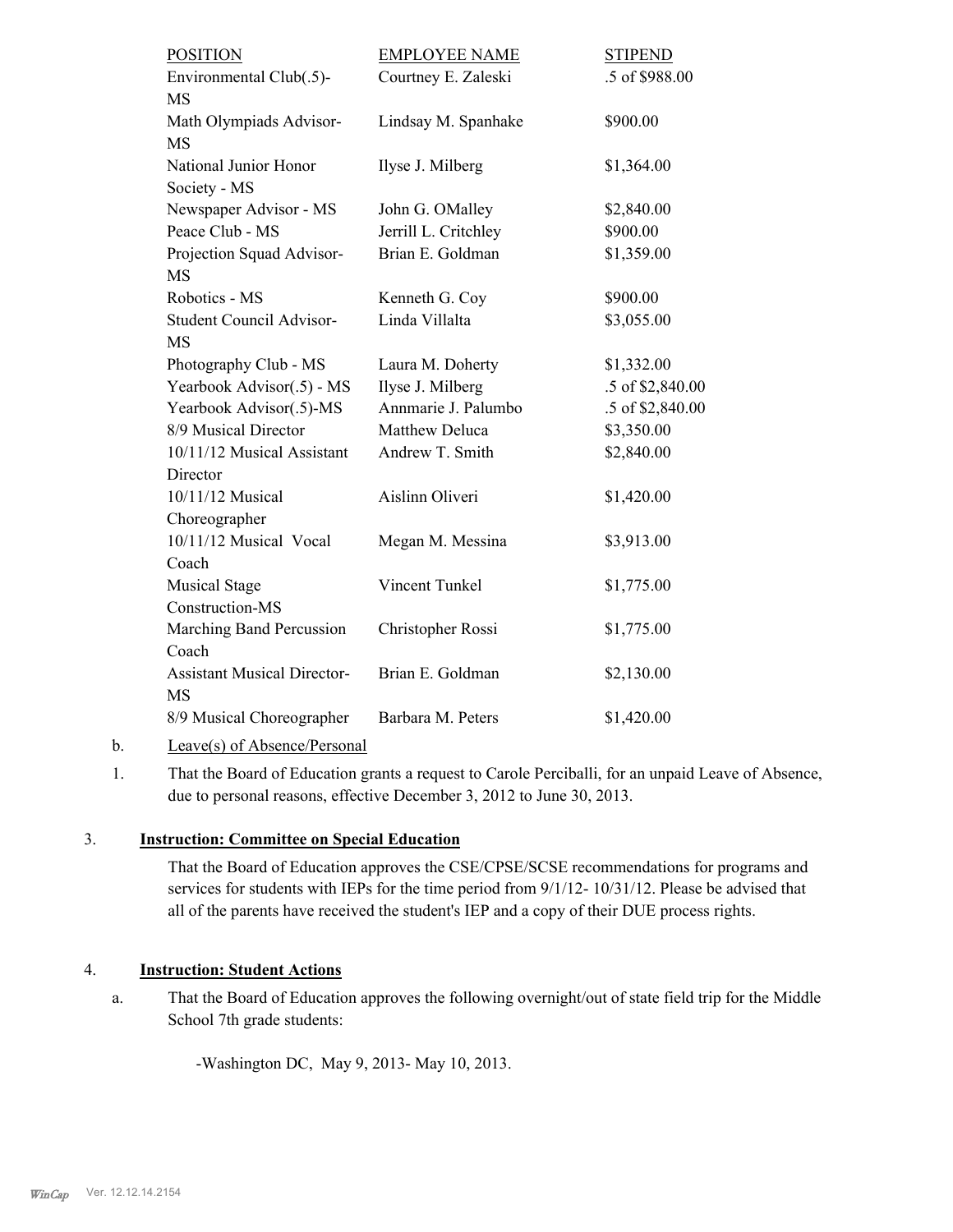# 5. **Civil Service**

- a. Appointments
- That the Board of Education approve the appointment of Coreen Dunn, to the position of PT Teacher Aide at Hampton Street School, replacing Kathleen Schumacher, effective December 14, 2012. Salary will be \$13.74 per hour; probation is 26 weeks. 1.

## b. Leave(s) of Absence

That the Board of Education grant a request to Margaret Roach, part time Teacher Aide at Jackson Avenue School, for an Unpaid Medical Leave of Absence, effective October 22, 2012 through January 1, 2013, at which time she will be re-evaluated. 1.

# 6. **Business /Finance**

# a. **Treasurer's Report**

That the Board of Education accepts the Treasurer's report for the period ending October 31, 2012 and directs that it be placed on file.

# b. **Approval of Invoices and Payroll**

That the Board of Education accepts the Invoices and Payroll for the period ending November 30, 2012

| Warrant #9   | November 14, 2012 | \$1,126,158.65 |
|--------------|-------------------|----------------|
| Warrant # 10 | November 28, 2012 | \$380,223.79   |

# **TOTAL EXPENSES \$ 1,506,382.44**

PAYROLL #9 & # 10 General  $$4,019,927.61$ F Fund \$ 60,139.70

# **TOTAL PAYROLL \$4,080,067.31**

## c. **Budget Appropriation Adjustment**

1. That the Board of Education approves the acceptance of revenue (insurance reimbursement) in the amount of \$1,738.83 for a truck repair and makes appropriation increase adjustments to the following Budget Code: 1621-417-00-7799 (Equipment Repair/ Vehicles).

2. That the Board of Education approves the acceptance of revenue (insurance proceeds from a bus accident) in the amount of \$97,397.00 and makes appropriation increase adjustments to the following Budget Code: 5510210007999 to be used for the purchase of a new bus for 2012-13.

3. That the Board of Education approves the following budget transfer for \$40,000.00 from Budget code: 1620.500.00.7699 to Budget code: 1621.500.00.7799, both Buildings and Grounds-Material and Supplies codes, for future encumbrances on purchase orders. There is no effect on the overall budget.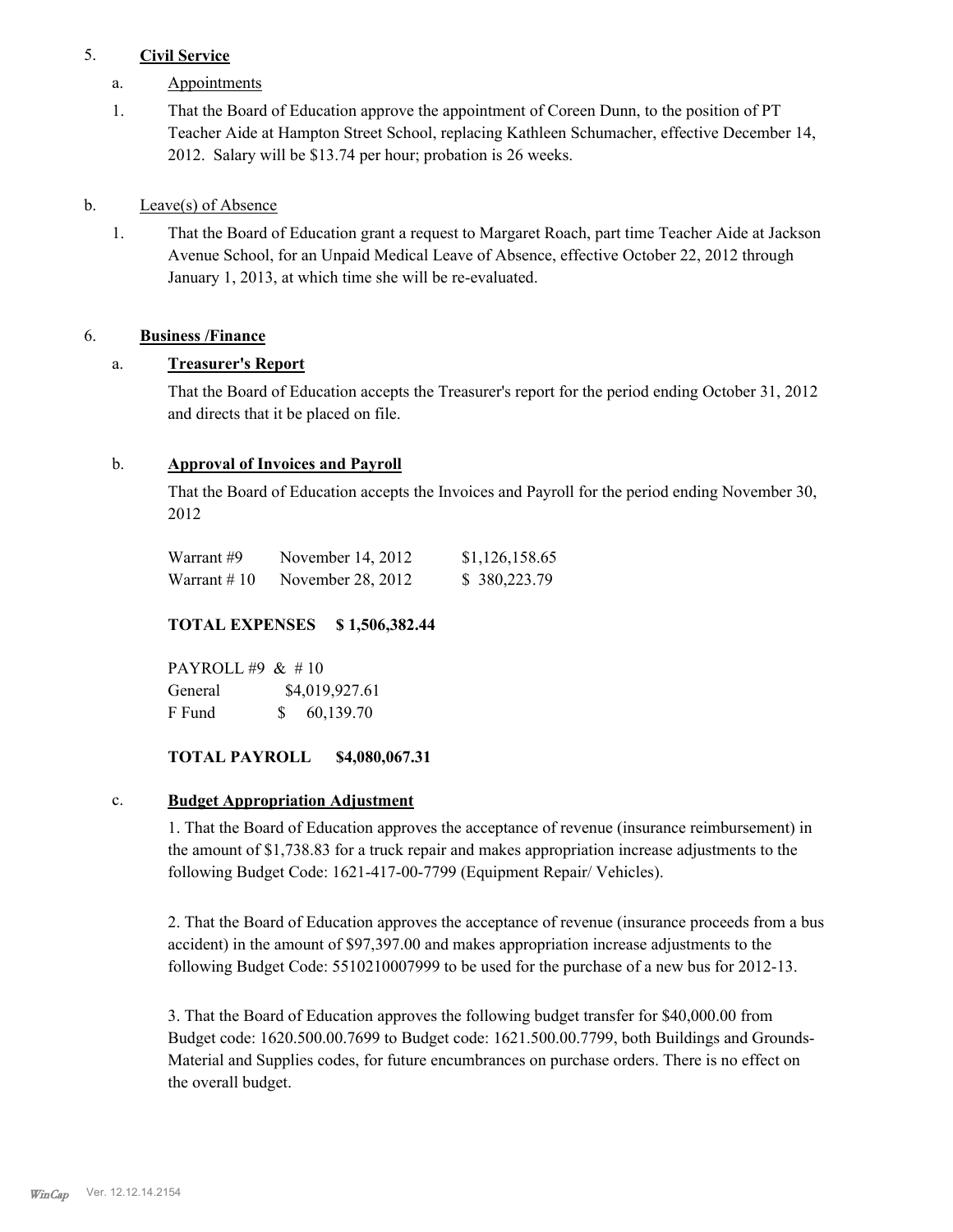4. That the Board of Education approves the following budget transfer for \$30,000.00 from budget code:1910400000000 to budget code: 2070400006430 for the use of an outside vender EVI to score grades 3-8 Math and ELA exams.

# 7. **Other**

Approval of New 2013 Standard Mileage Rate

a. That the Board of Education approves the new 2013 Standard Mileage Reimbursement Rate for approved travel at a rate of 56.5 cents per mile.

#### **Business/Finance: Disposal of District Property** 8.

That the Board of Education approves the disposal of the following district property, according to Policy #6900, declaring them obsolete:

- a. Bus # 67- VIN- 1FDJE37F4SHB07795
- b. Bus #50- VIN- 1HVLPHYL9GHA46537

#### **J. Public Comments**

#### **K. Board of Education Reports**

Comments from Board President

Superintendent of Schools' Reports for 12/20/12 Presentations: 1.Guest Presentation: Catherine Maiman- "The POSE Exam"

## Superintendent Comments

| L. Executive Session Time: |  | p.m. |  |
|----------------------------|--|------|--|
| <b>Motion:</b><br>Second:  |  |      |  |
| Yes:                       |  | No:  |  |
|                            |  |      |  |
|                            |  |      |  |
|                            |  |      |  |
|                            |  |      |  |

**Passed: \_\_\_\_\_\_\_\_\_\_\_\_\_**